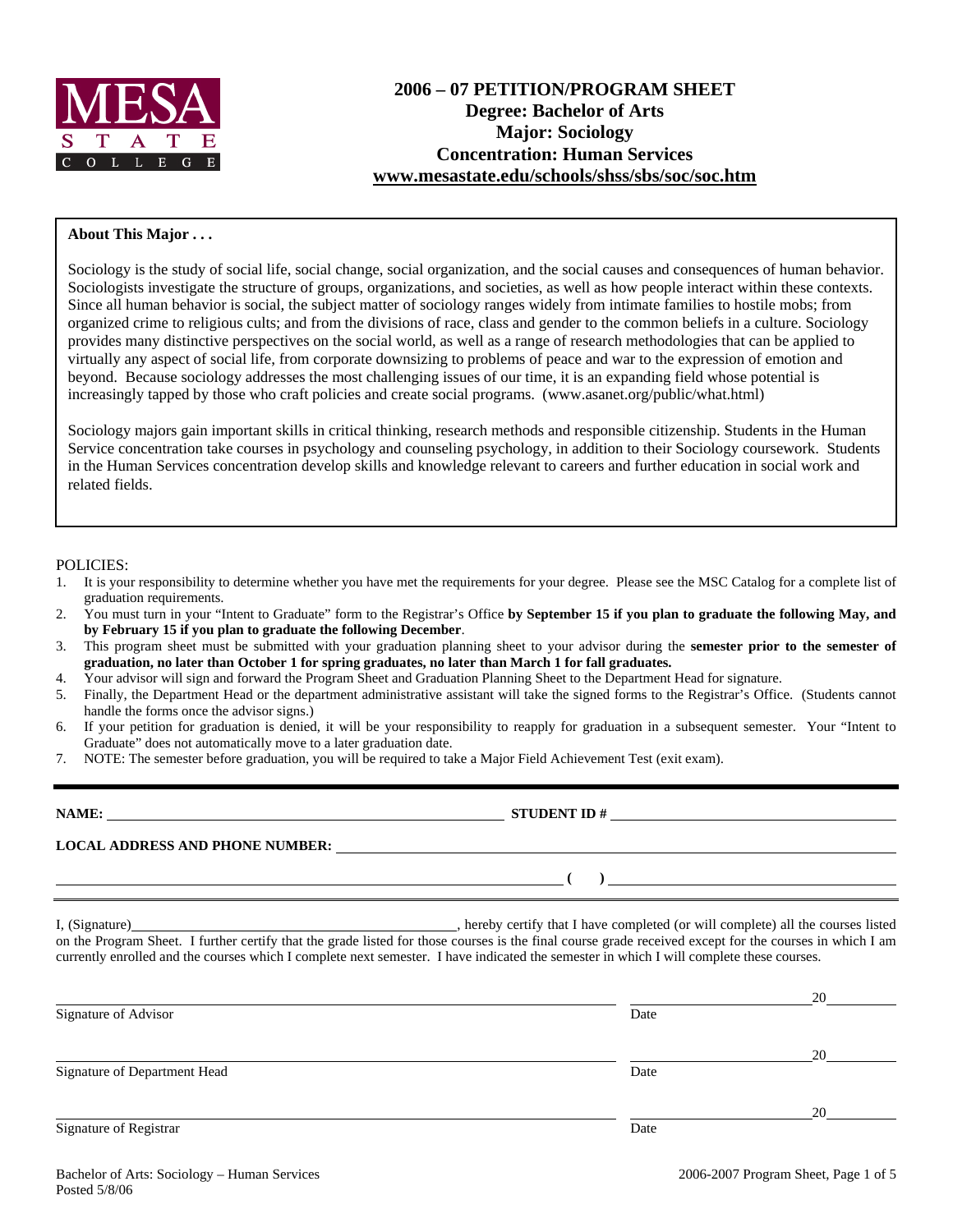- Must earn 120 semester hours and meet the academic residency requirements to earn a baccalaureate degree at Mesa State College.
- Must earn a minimum of 40 semester hours in upper division courses (i.e., 300-level and 400-level courses).
- A cumulative grade point average of 2.0 or higher must be maintained for all courses taken and for all courses in the major.
- When filling out this program sheet a course can only be used once, i.e., no double counting is allowed between categories.
- Excess KINA/HPWE courses beyond the two required and pre-collegiate courses (usually numbered below 100) cannot be used for graduation.
- All degree requirements must be completed as described. Any exceptions or substitutions must be recommended in advance by the faculty advisor and approved by the Department Head.
- It is recommended that students work closely with a faculty advisor when selecting courses and scheduling classes prior to registration.
- Students are required to participate in exit examinations or other programs deemed necessary to comply with the college accountability requirement.

General Education Requirements (Minimum of 33 semester hours) See the M.S.C. catalog for the list of courses that meet the general education categories.

| Trns/Subs<br>Credit<br>Grade<br>Term<br>Course<br>No.<br>Year                       | Trns/Subs<br>No.<br>Credit<br>Grade<br>Term<br>Year<br>Course                                  |
|-------------------------------------------------------------------------------------|------------------------------------------------------------------------------------------------|
| English: ENGL 111 and 112 (6 semester hours, must receive a grade                   | Social and Behavioral Sciences: (6 Semester Hours)                                             |
| of "C" or higher, must be completed by the time the student has 60                  |                                                                                                |
| semester hours.)                                                                    |                                                                                                |
| *ENGL                                                                               |                                                                                                |
| *ENGL                                                                               | Fine Arts: (3 semester hours)                                                                  |
| *ENGL 129, Honors English, may be substituted for ENGL 111 and ENGL                 |                                                                                                |
| 112. Must earn a grade of "C" or better. May need to take additional electives.     |                                                                                                |
| Math: MATH 110 or higher (3 semester hours, must receive a grade                    | Natural Sciences: (6 semester hours)                                                           |
| of "C" or better, must be completed by the time the student has 60                  | (At least one course must include a lab)                                                       |
| semester hours.)                                                                    |                                                                                                |
| <b>MATH</b>                                                                         |                                                                                                |
|                                                                                     |                                                                                                |
| Humanities: (6 semester hours)                                                      |                                                                                                |
|                                                                                     | <b>Applied Studies:</b> (3 semester hours)                                                     |
|                                                                                     |                                                                                                |
|                                                                                     |                                                                                                |
| Other Requirements (9 semester hours)                                               |                                                                                                |
| Kinesiology: (3 Semester Hours)                                                     | <b>Bachelor of Arts Degree Distinction:</b> (6 semester hours)                                 |
| Trns/Subs<br>Course<br>Credit<br>No.<br>Grade<br>Term<br>Year                       | (Two consecutive classes in the same foreign language.)                                        |
| <b>KINE/HPWA</b><br>100<br>$\frac{1}{2}$                                            | Credit Grade<br>Term<br>Course<br>No.<br>Trns/Subs<br>Year                                     |
| <b>KINA/HPWE</b><br>$\mathbf{1}$                                                    | $\frac{3}{2}$<br>FLA                                                                           |
| <b>KINA/HPWE</b>                                                                    | 3 <sup>7</sup><br>FLA                                                                          |
| See the M.S.C. catalog for the list of approved KINA/HPWE/Selected DANC<br>courses. | (FLAS 114 & 115 will NOT fulfill this requirement.) (Must receive a grade of "C" or<br>above.) |
|                                                                                     |                                                                                                |
| Sociology - Human Services Major Requirements (49 Semester Hours)                   |                                                                                                |
| Sociology Core (21 semester hours)                                                  |                                                                                                |
| Trns/Subs<br>Credit<br>Course<br><u>No.</u><br>Grade<br>Term<br>Year                | Credit<br>Trns/Subs<br>Course<br><u>No.</u><br>Grade<br>Term<br>Year                           |
| ANTH<br>$\frac{3}{2}$<br><u>201</u>                                                 | SOCO<br>410<br>$\overline{\mathbf{3}}$                                                         |
| $\overline{\mathbf{3}}$<br><b>SOCO</b><br>260                                       | <b>STAT</b><br>$\mathbf{3}$<br>200                                                             |
| <b>SOCO</b><br>$\overline{3}$<br>264                                                | 3 <sup>7</sup><br><b>SOCI</b><br>310                                                           |
| $\mathfrak{Z}$<br><b>SOCO</b><br>400                                                |                                                                                                |
| <b>Concentration in Human Services (16 Semester Hours)</b>                          |                                                                                                |
| Trns/Subs<br>Course<br><u>No.</u><br>Credit<br>Grade<br>Year<br>Term                | Credit<br>Trns/Subs<br>Course<br><u>No.</u><br>Grade<br>Term<br>Year                           |
| <b>PSYC</b><br>150<br>$\frac{3}{2}$                                                 | <b>PSYP</b><br>420<br>$\frac{3}{2}$                                                            |
| SOCO<br>301<br>$\overline{3}$                                                       | <b>PSYP</b><br>$\frac{3}{2}$<br>424                                                            |
| SOCO<br>499<br>$\overline{4}$                                                       |                                                                                                |
|                                                                                     |                                                                                                |
| Continued on page 3                                                                 |                                                                                                |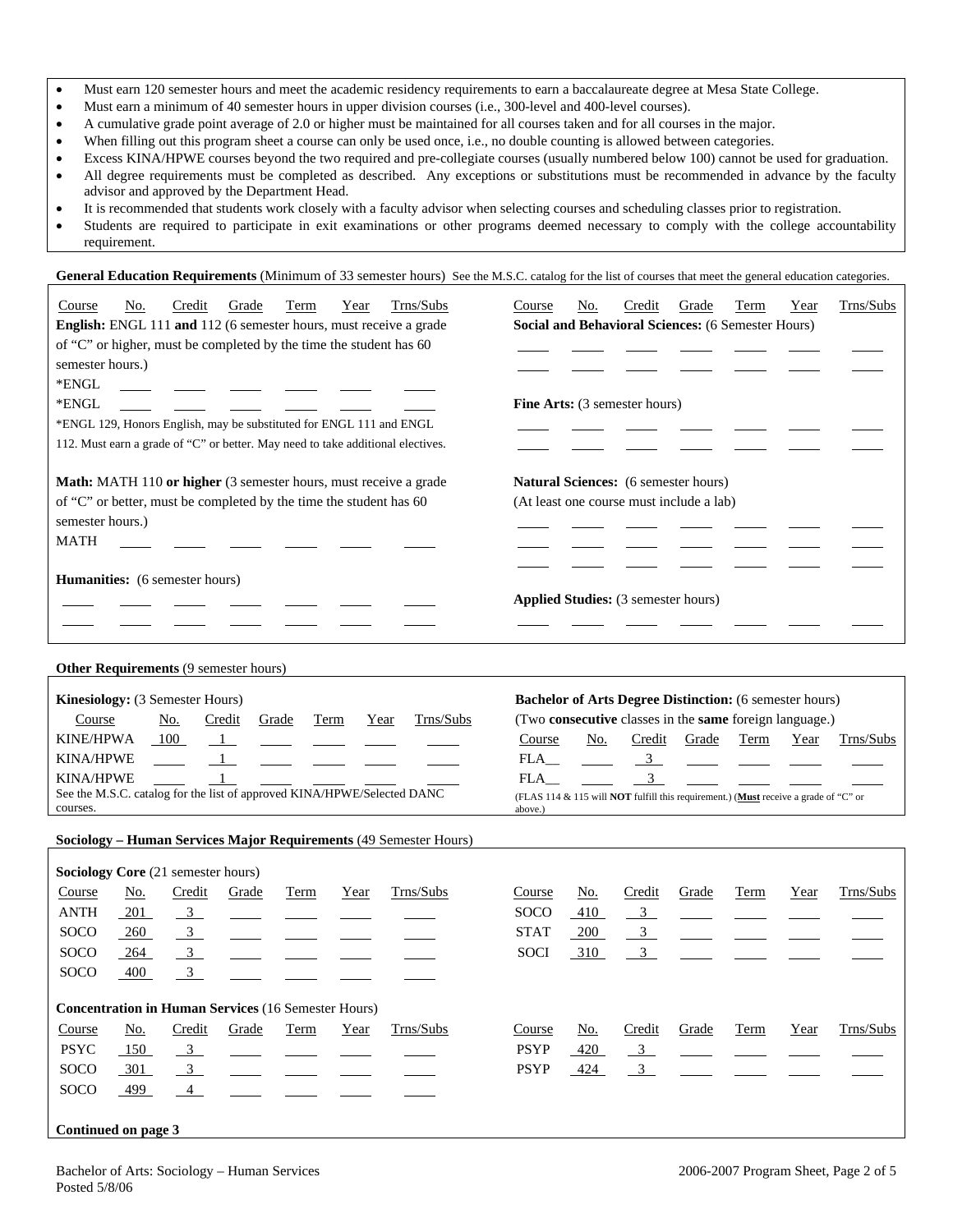|             |     |        |       |      |      | Restricted Electives (12 Upper Division Semester Hours) Select from: |                                                                                                       |     |        |       |      |      |           |
|-------------|-----|--------|-------|------|------|----------------------------------------------------------------------|-------------------------------------------------------------------------------------------------------|-----|--------|-------|------|------|-----------|
| Course      | No. | Credit | Grade | Term | Year | Trns/Subs                                                            | Course                                                                                                | No. | Credit | Grade | Term | Year | Trns/Subs |
| <b>POLS</b> | 342 |        |       |      |      |                                                                      |                                                                                                       |     |        |       |      |      |           |
|             |     |        |       |      |      |                                                                      | Or any Upper Division Courses from Administration of Justice, Anthropology, Psychology, and Sociology |     |        |       |      |      |           |
|             |     |        |       |      |      |                                                                      |                                                                                                       |     |        |       |      |      |           |
|             |     |        |       |      |      |                                                                      |                                                                                                       |     |        |       |      |      |           |
|             |     |        |       |      |      |                                                                      |                                                                                                       |     |        |       |      |      |           |

**Electives** (All college level courses appearing on your final transcript, **not listed above** that will bring your total semester hours to 120 hours. Excludes KINA/HPWE activity courses.) (29 semester hours; 6 hours of upper division may be needed.)

| Course | No. | Credit Grade Term |  | Year Trns/Subs | Course | No. | Credit Grade |  | Term Year Trns/Subs |
|--------|-----|-------------------|--|----------------|--------|-----|--------------|--|---------------------|
|        |     |                   |  |                |        |     |              |  |                     |
|        |     |                   |  |                |        |     |              |  |                     |
|        |     |                   |  |                |        |     |              |  |                     |
|        |     |                   |  |                |        |     |              |  |                     |
|        |     |                   |  |                |        |     |              |  |                     |
|        |     |                   |  |                |        |     |              |  |                     |
|        |     |                   |  |                |        |     |              |  |                     |
|        |     |                   |  |                |        |     |              |  |                     |

### **GRADUATION INFORMATION**

See the "Undergraduate Graduation Requirements" in the Mesa State College catalog for additional graduation information.

**GENERAL EDUCATION REQUIREMENTS** (Minimum of 33 Semester Hours) See current Mesa State College catalog for list of courses that fulfill the requirements below. If one (or more) of the selections below is required in your major, you must use it to fulfill the major requirement and **make a different selection to meet the general education requirement. The courses may not be used to fulfill both requirements.**

**English – 6** Semester Hours (Must be **completed** before student has 60 semester hours. Must receive grade of "C" or above.) ENGL 111 **and** ENGL 112 **or** ENGL 129 *(by permission)*

**Mathematics – 3** Semester Hours chosen from:

MATH 110 **or higher**

(Must be **completed** before student has 60 semester hours. Must receive grade of "C" or above.)

**Humanities – 6** semester hours

**Social and Behavioral Sciences – 6** semester hours

**Fine Arts – 3** semester hours

**Natural Sciences – 6** semester hours (At least one course must include a lab.)

**Applied Studies – 3** semester hours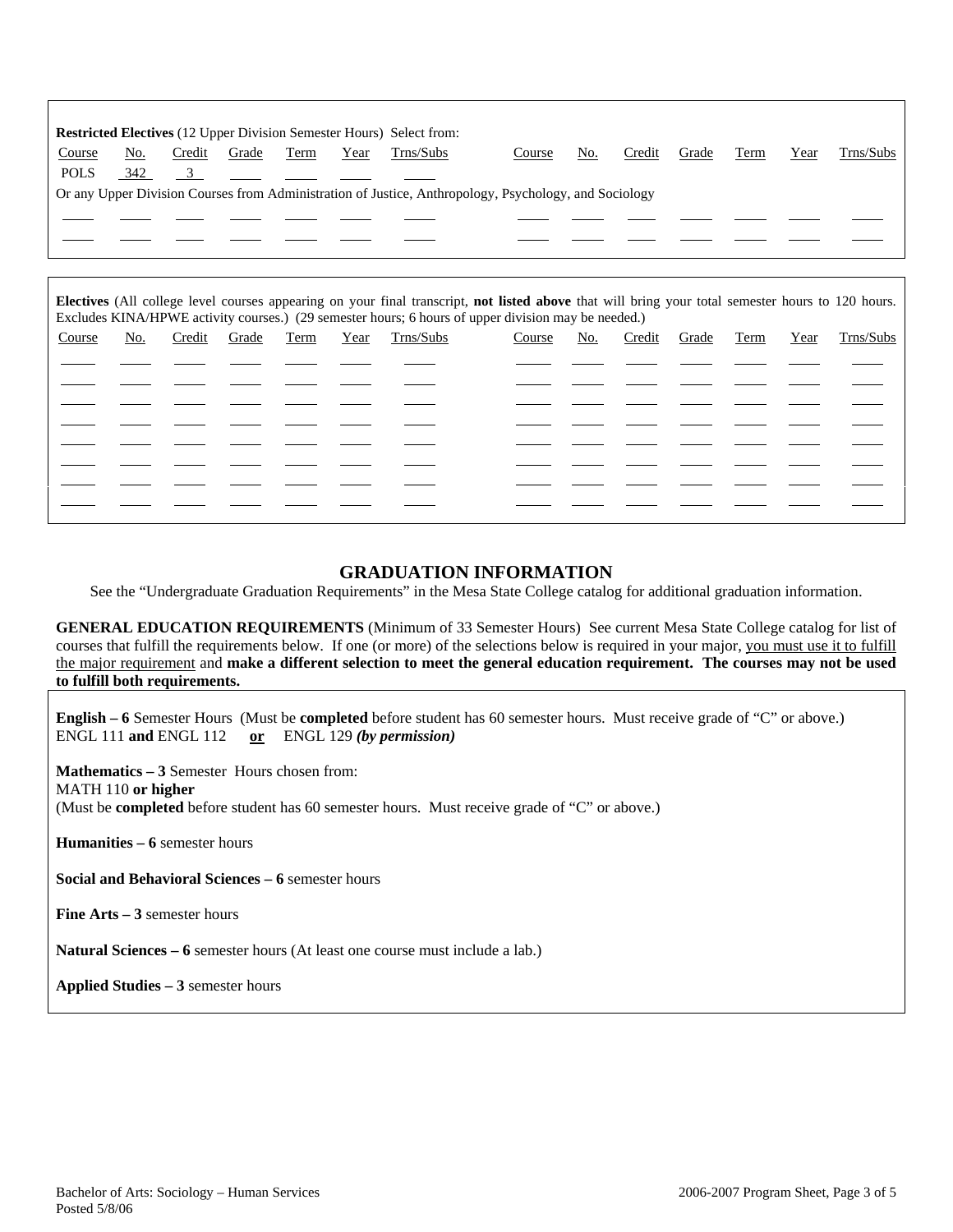# **OTHER REQUIREMENTS** (9 Semester Hours)

# **Kinesiology – 3** Semester Hours

Each student must take KINE/HPWA 100 together with two KINA/HPWE/Selected DANC courses. See current catalog for listing.

# **Degree Distinction – 6** Semester Hours Select from one of the following sequences: FLAF 111 *followed by* FLAF 112 **or** FLAG 111 *followed by* FLAG 112<br>**Or** FLAS 111 *followed by* FLAS 112 **or** Two **consecutive** classes in the **same** f **or** FWO **consecutive** classes in the **same** foreign language. \*(FLAS 114 & 115 will **NOT** fulfill this requirement. **Must** receive a grade of "C" or above in **both** classes.)

#### **Sociology – Human Services** (49 Semester Hours)

# **Sociology Core** (21 Semester Hours)

ANTH 201 Cultural Anthropology SOCO 260 General Sociology SOCO 264 Social Problems SOCO 400 Classical Social Theory SOCO 410 Contemporary Social Theory SOCI 310 Methods of Social Research STAT 200 Probability and Statistics

### **Concentration in Human Services** (16 Semester Hours)

PSYC 150 General Psychology SOCO 301 Introduction to Human Services SOCO 499 Internship PSYP 420 Counseling Processes and Techniques PSYP 424 Group Processes

# **Restricted Electives** (12 Upper Division Semester Hours)

POLS 342 Public Administration **Or** Any Upper Division course from the following Administration of Justice Psychology Anthropology Sociology

# **General Electives: 29 Semester Hours;** 6 hours of upper division may be needed.

Students are required to participate in exit examinations or other programs deemed necessary to comply with the college accountability requirement. All degree requirements must be completed as described above. Any exceptions or substitutions must be recommended in advance by the faculty advisor and approved by the Department Head.